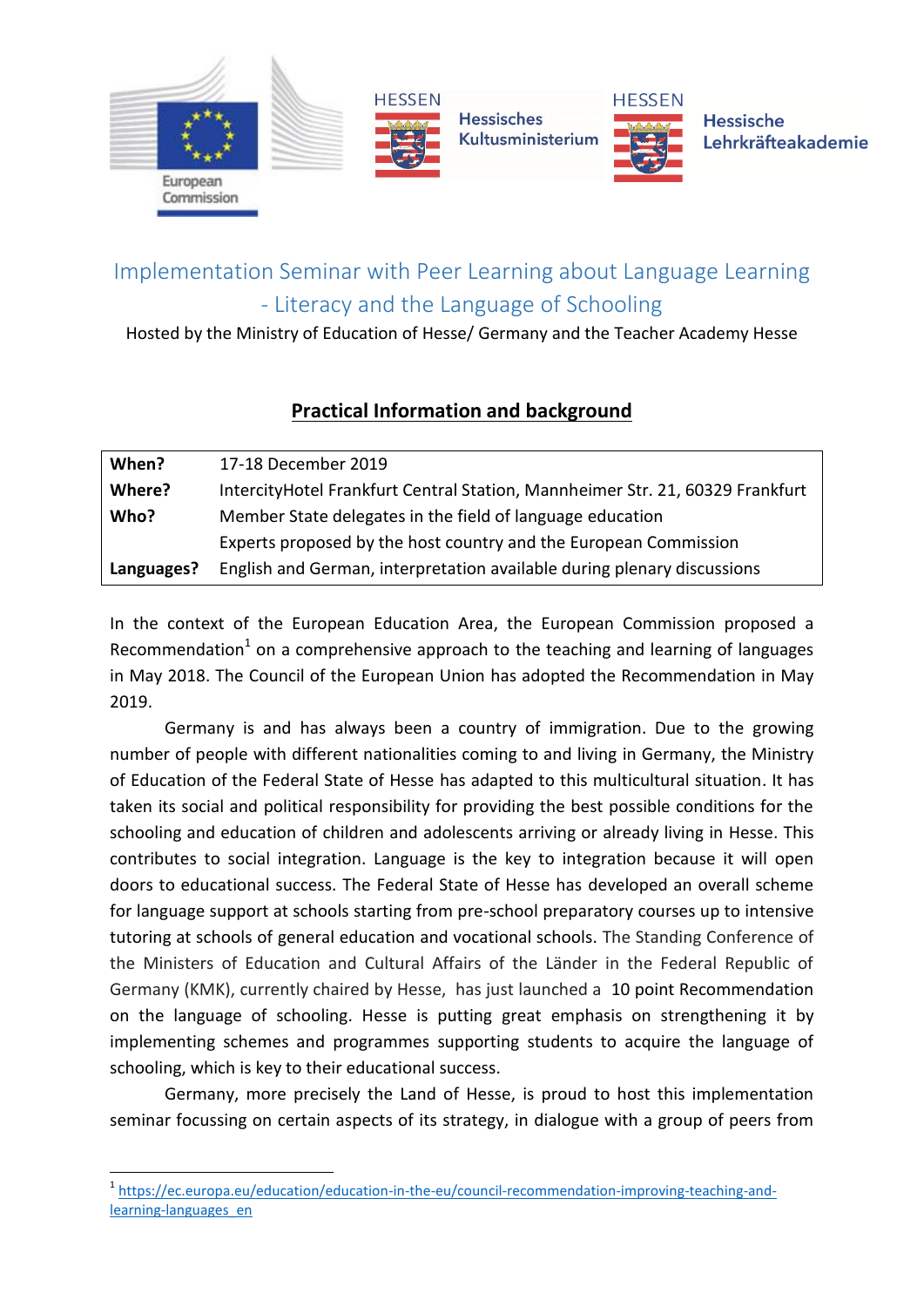

the EU with similar interests and ambitions concerning the teaching and learning of languages in school.

Through country presentations, structured discussions, study visits to best practice schools in (and around) Frankfurt and dialogues with educators, teachers and pupils, the seminar is expected to support the implementation of the Council Recommendation in those Member States where there is a strong political commitment to achieve change in this field.

## Programme

| Day 1 - Tuesday, 17 December 2019 |                                                                                        |  |
|-----------------------------------|----------------------------------------------------------------------------------------|--|
| 9.00-9:30                         | <b>Registration and get together</b>                                                   |  |
| 9:30-10.30                        | <b>WELCOME AND SETTING THE SCENE</b>                                                   |  |
|                                   | Mr Wolf Schwarz, Head of Department, Ministry of Education, Hesse                      |  |
|                                   | Mr Andreas Lenz, President of the Teacher Academy Hesse                                |  |
|                                   | Ms Kristina Cunningham, Senior Expert for multilingualism policy, European Commission: |  |
|                                   | Welcome words                                                                          |  |
|                                   | Ms Ana-Maria Stan, Policy Officer, European Commission: Key messages on literacy       |  |
|                                   | development from PISA 2018                                                             |  |
| 10.30-12.00                       | <b>KEYNOTE SPEECHES</b>                                                                |  |
|                                   |                                                                                        |  |
|                                   | Prof Dr Helmuth Feilke, University of Gießen, Hesse (Germany):                         |  |
|                                   | The Language of Schooling: Learning with language - learning through language          |  |
|                                   | (followed by Q&A)                                                                      |  |
|                                   |                                                                                        |  |
|                                   | Prof Dr Nathalie Auger, University of Montpellier (France):                            |  |
|                                   | Putting the Linguistic Repertoires of the Classroom into Play (Followed by Q&A)        |  |
|                                   | <b>Q&amp;A SESSION WITH KEYNOTE SPEAKERS AND PARTICIPANTS</b>                          |  |
|                                   | Ms Hanna Siarova, Senior researcher, PPMI, featuring a brief preview of a study        |  |
|                                   | commissioned by the European Commission about multilingual education in Europe.        |  |
| 12:00-13:30                       | <b>Lunch break</b>                                                                     |  |
|                                   |                                                                                        |  |
| 13.30-15:00                       | Germany - Mr Christopher Textor, Vice Head of the Department of General Education in   |  |
|                                   | the Ministry of Education, Hesse: Current state report on the overall language support |  |
|                                   | scheme in Hesse, focusing on the language of schooling                                 |  |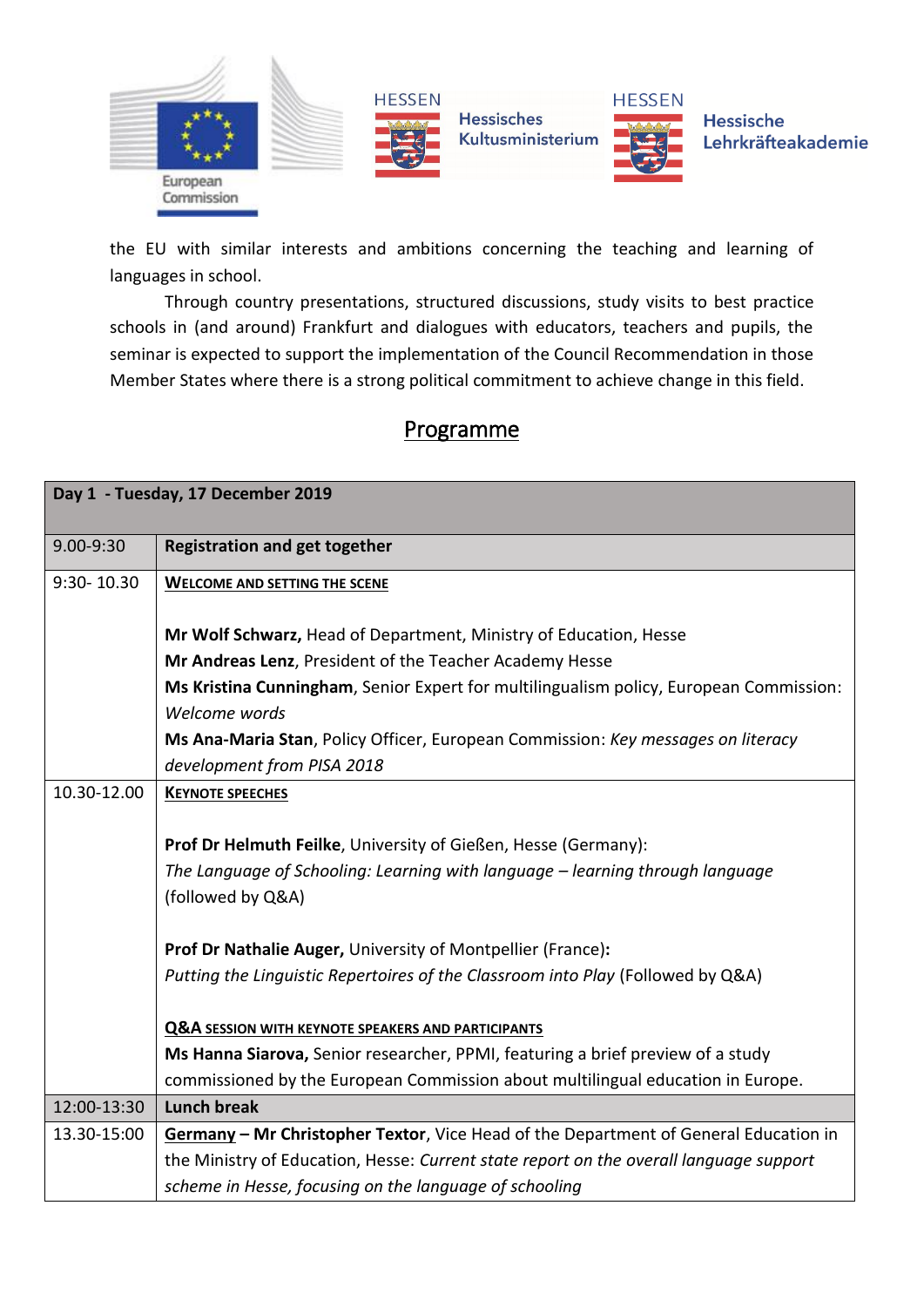





Hessisches Kultusministerium



Hessische Lehrkräfteakademie

|             | <b>EUROPEAN CAFÉ - Boosting the literacy skills of all learners</b>                                                      |
|-------------|--------------------------------------------------------------------------------------------------------------------------|
|             |                                                                                                                          |
|             | Two rounds of group discussions around country presentations (participants choose                                        |
|             | two out of four countries), facilitated by Andrea Broughton and François Staring                                         |
|             | (Ecorys), centred around three key questions:                                                                            |
|             | 1. Literacy as a transversal skill: how can teachers best support those learners who                                     |
|             | struggle the most with language learning to develop literacy as a transversal skill?                                     |
|             | 2. Language awareness for subject teachers: how can subject teachers support                                             |
|             | literacy development?                                                                                                    |
|             | 3. Inclusive school environments: how does language awareness contribute to<br>creating an inclusive school environment? |
|             | Croatia - Ms Arjana Blažić and Ms Ivana Škarica Mital: Language and Literacy in Light of                                 |
|             | the Curricular Reform in Croatia                                                                                         |
|             | Finland - Ms Katri Kuukka: Government key projects to promote language awareness in                                      |
|             | teacher education                                                                                                        |
|             | Malta - Dr Nadia Vassallo, MCAST: Language: breaking barriers and increasing access                                      |
|             | Sweden - Ms Helga Stensson, National Agency for Education: The reading boost                                             |
|             | Estonia - Ms Pille Põiklik and Ms Annike Soodla, Ministry of Education and Research, Key                                 |
|             | aspects to success in language and literacy                                                                              |
| 15:00-15:30 | <b>Coffee break</b>                                                                                                      |
| 15:30-16:10 | Ms Deirdre Kirwan and Mr David Little: One school, fifty languages: from linguistic                                      |
|             | diversity to educational capital                                                                                         |
| 16:10-17:15 | PANEL DISCUSSION - How to promote the concepts of language awareness in education                                        |
|             | and training?                                                                                                            |
|             | Moderated by Ms Kristina Cunningham, Senior Expert for multilingualism policy,                                           |
|             | <b>European Commission</b>                                                                                               |
|             | Ms Martina Goßmann, Ministry of Education (Hesse):                                                                       |
|             | How to implement the transfer of knowledge and text-based literacy skills to students,                                   |
|             | especially in the transition from primary to secondary education?                                                        |
|             | Ms Karmen Pizorn, University of Ljubjana, Faculty of Education (Slovenia): How to                                        |
|             | implement plurilingual competence in a pre-service teacher training programme: A case                                    |
|             | study from Primary Teacher Education study programme                                                                     |
|             | Mr Gunther Abuja, Austrian language competence centre: Language sensitive teaching -                                     |
| 17:15-17:45 | a key to support vulnerable groups in education                                                                          |
|             | <b>WRAP-UP OF DAY 1</b>                                                                                                  |
|             | Conclusions & Rapporteurs for school visits<br><b>Dinner in Restaurant MainNizza</b>                                     |
| 19:00       |                                                                                                                          |